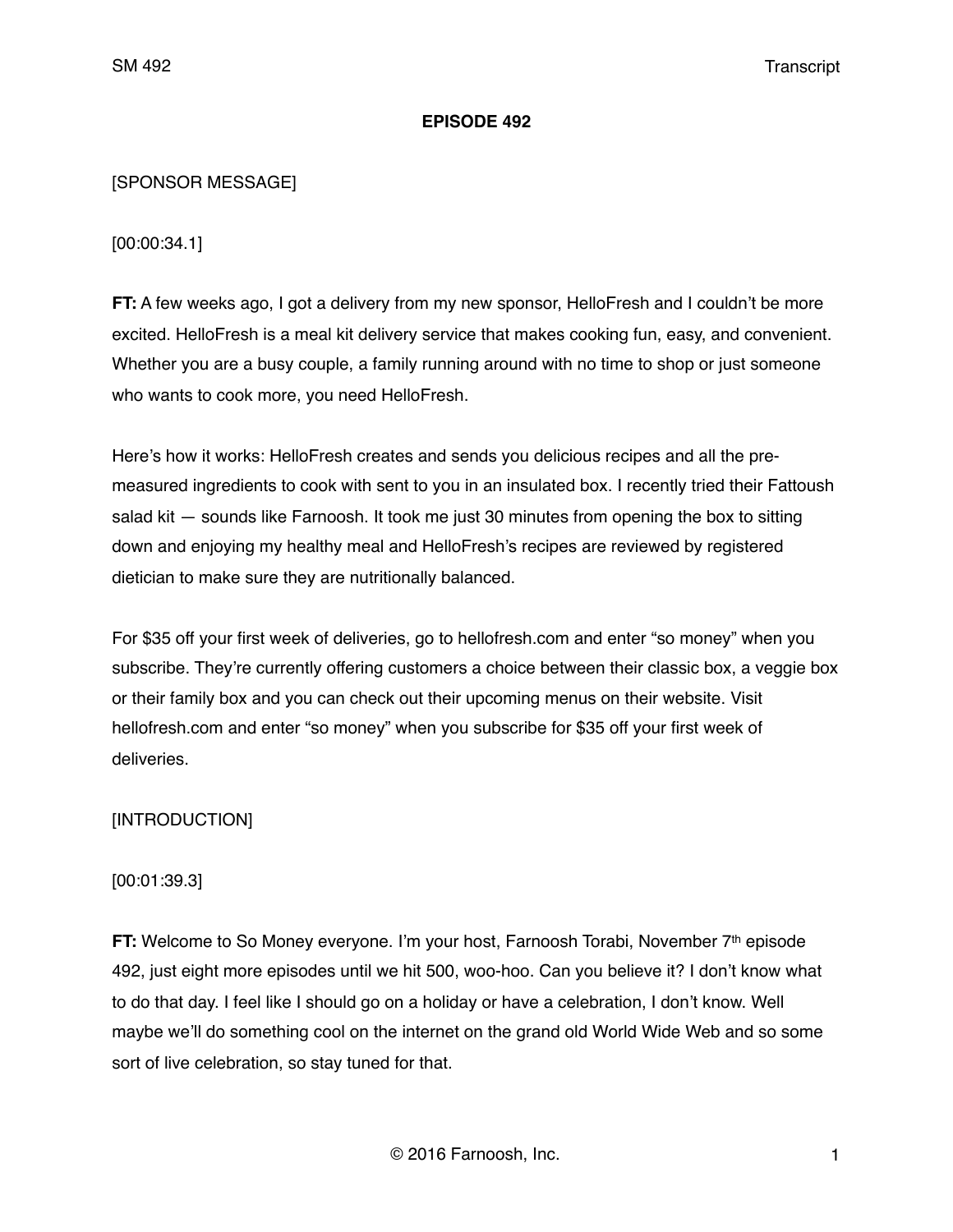SM 492 Transcript

Question for you: are you one of those people who relies on technology to help track your spending and help pay your bills in a timely manner? I think most of us are raising our hands, right? We do something, whether it's looking on our online bank statement, it's using Mint, it's using other sorts of software, maybe you're using Quicken?

Well today, the company's CEO, Eric Dunn, is on the show and he's been an avid user since 1985 and has been with the company since its early days, even writing some of Quicken's code back in the 80's. He joined Intuit, Quicken's previous owner, back in 1986 as employee number four. So let me just let that sink in because imagine being employee number four, five even employee number 100 at what will then go on to be one of the most successful multibillion dollar revenue companies in Silicon Valley. You know just let that sink in, okay?

So over the course of his 20 years at Intuit, he served as the CFO through the 1993 IPO and merger with ChipSoft, was the first general manager of the Quicken business, and was Intuit's first chief technology officer. So he's had many different C-level positions and in 2000, Eric retired from Intuit to go on to pursue a second career in technology investing and earlier this year he became the CEO of Quicken Inc., the standalone private company, after teaming up with its purchaser, HIG Capital.

Eric has some incredible perspective and he's been in the FinTech space for over 30 years. So what has that perspective taught him and how has Quicken grown and evolved over these three decades? What can we expect from Quicken in the New Year, in the forthcoming years? Especially now that it's an independent company and truth be told, there are some improvements to be made, and Eric's own financial mistakes. He comes clean on So Money as do all my guests so you don't want to miss this.

Here is Eric Dunn.

[INTERVIEW]

[00:04:09.8]

**FT:** Eric Dunn, welcome to So Money. Great to have you.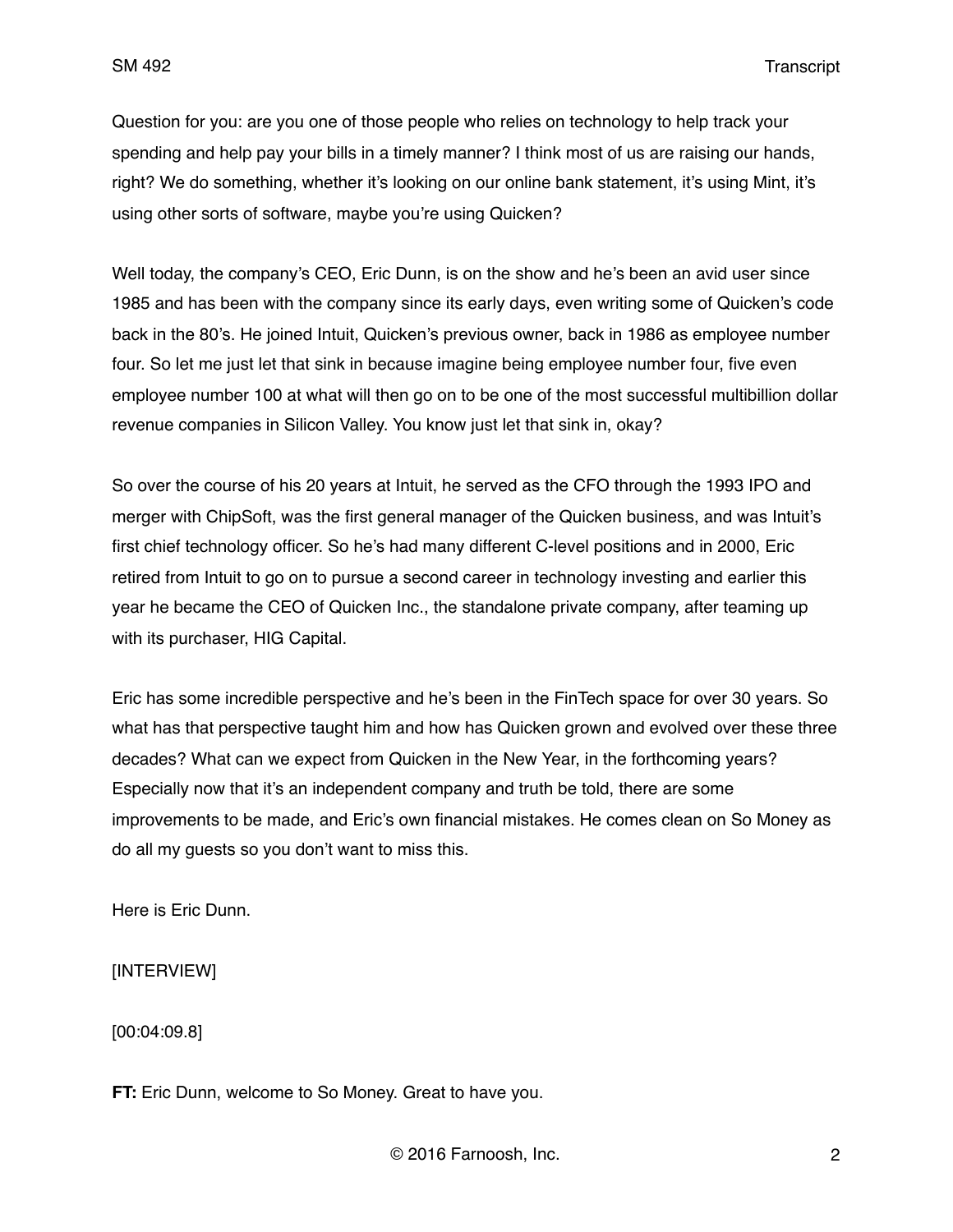[00:04:12.7]

**ED:** Thanks. It's wonderful to be on your podcast. I appreciate the opportunity.

[00:04:16.8]

**FT:** It's timely, you know, just this year, there was an announcement that Quicken is now independent, no longer with Intuit, working to improve upon a now — what is it? A 30 year old product?

[00:04:30.4]

**ED:** The first version of Quicken came out in December of 1984 so it's over 30 years. It's a venerable software with a great tradition behind it and hopefully a bright future ahead as well.

[00:04:43.3]

**FT:** Well, you are very attached to Quicken. I mean this was really your baby. You are employee number four into it and I read that you are someone who is very much behind-the-scenes working on some of the programming for Quicken. So tell us how you would describe it's evolution over the last now 32 years, given that technology has advanced so much?

I think Americans and your user base is probably now in a place where they are a little more aware of at least what they need and how they like to use technology. So tell us what the evolution has been like and what's ahead?

[00:05:17.3]

**ED:** Sure. So, Quicken got started in a different era. The personal computer was just becoming popular and of course, it was before certainly before the internet and before most people had any form of connectivity even valid connectivity. So we built a software product around a world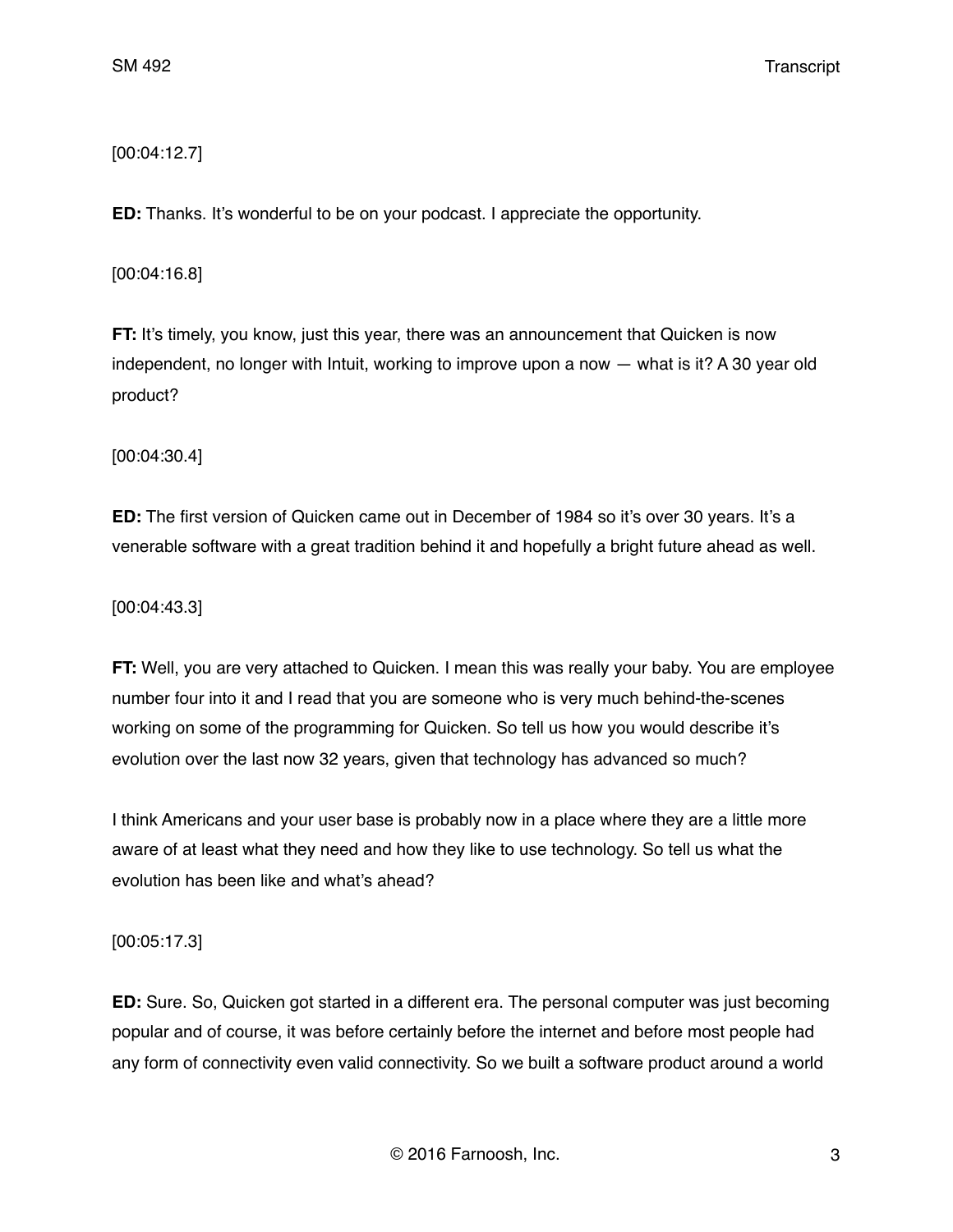of paper based finances if you can remember that far back and maybe that was before many of you were born.

[00:05:42.9]

**FT:** No, it wasn't. You are dating me a little bit, but I was already born unfortunately.

[00:05:49.6]

**ED:** And we built a highly successful software business around solving personal finance management on a personal computer in the 80's and early 90's. Quicken was one of the top selling software apps, then as now. I think we probably sold 100 million units over the years, some including distribution with hardware. There were years we'd sell five or 10 million, so it was definitely a high volume very successful product, and then a couple of things happened.

One that was very fortunate is Quicken gave birth to QuickBooks. So QuickBooks is in some ways a descendant of Quicken. Our early surveys of Quicken software revealed that half the people who were using it were using it to manage the finances for small businesses and the reason was because it was hard to use accounting software. So we took that thought at Intuit and built a separate product, QuickBooks, which has gone onto be a hugely successful part of Intuit, the ongoing company.

You know, Intuit today is a four to \$5 billion revenue company, about half of that is the QuickBooks business. So Quicken gave birth to QuickBooks and sort of indirectly helped get Intuit also into the TurboTax business because the adjacency between personal finance and tax, Intuit acquired ChipSoft in 1993 and that's the other foundation of the company, the Intuit Company, as it is today. So indirectly, from a business perspective, Quicken gave birth to both the core components to the Intuit Company, which is a \$25 billion market cap entity today. At the same time, Quicken evolved with the financial world.

So some time in the mid-90's, online banking happened and people gained access to their finances with the web browser for the first time and so, on the one hand that was helpful for Quicken because at the same time that banks were building websites, they're in many cases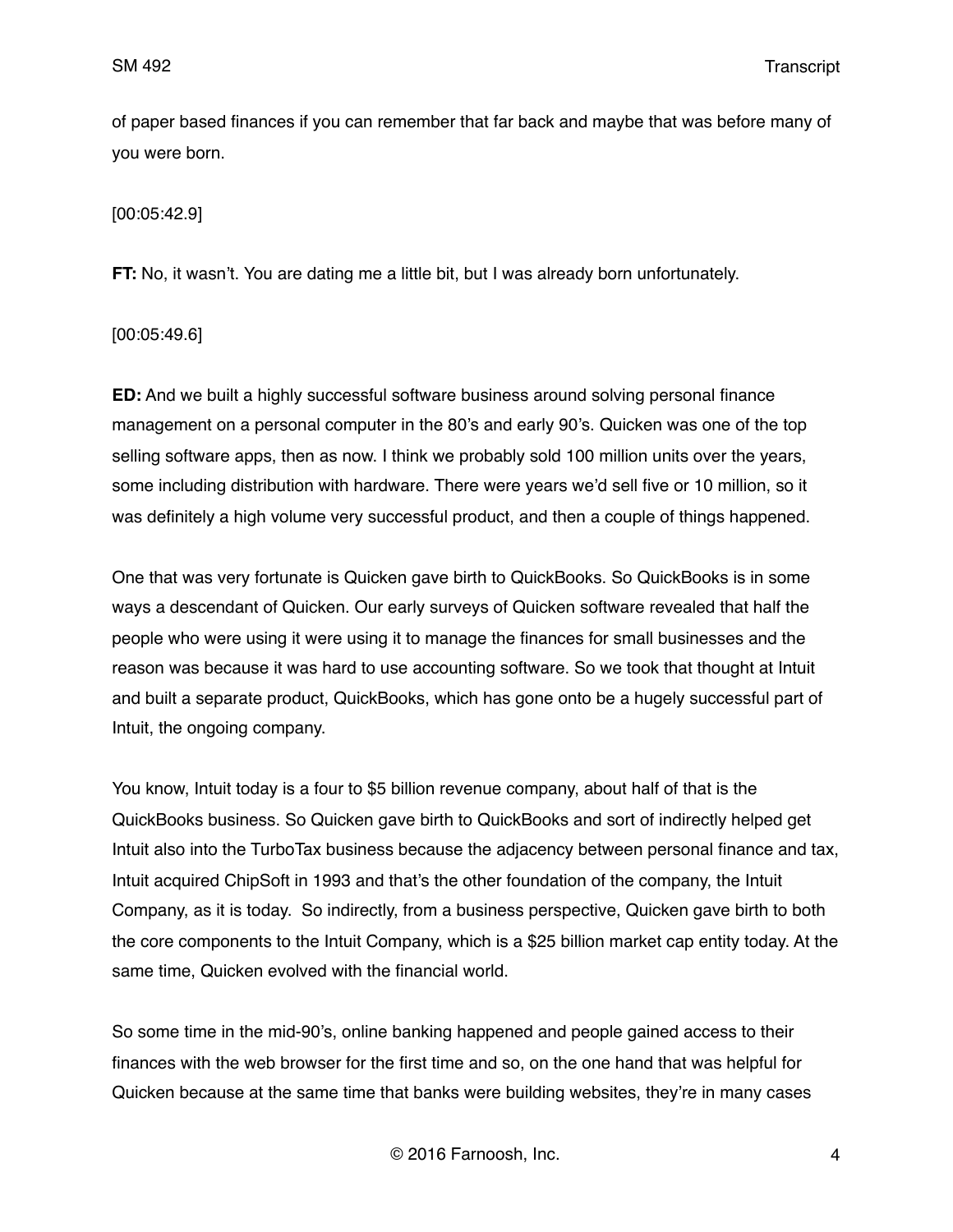building connectivity to work with Quicken and its competitor, Microsoft Money that made the product a lot more valuable. But at the same time, banks were doing a nice job of building standalone capabilities and I'd say the first couple of years the online banking websites were pretty limited but by around 2000, you could do a lot of stuff on almost any bank's website, any credit card website. So with that, the role of Quicken and its competitor, Microsoft Money, began to evolve more towards where it is today.

So I think we see a financial technology landscape for consumers where there are some excellent free options for almost every consumer in America. Obviously they can use their bank's website and their mobile products including the Mint product still at Intuit, which do a great job of tracking simple finances. But at the same time, there are millions or even tens of millions of families and households that have relatively complex or what we call multi-faceted finances where their financial life is more than just a bank account and a credit card.

They have some investments, they have perhaps a rental property that they own, maybe they have retirement accounts, loans and when the people's financial lives get a little more complicated like that, we do an outstanding job with Quicken of putting it all together. So that's the role that we've evolved into where for simple finances, free offerings from banks and mobile app vendors are a good solution and for people with multi-faceted finances were really a great solution.

## [00:09:37.8]

**FT:** At the time of the announcement when it was made public that Quicken had been sold to a private equity firm, HIG Capital, you has said in the press that Quicken could use some TLC and that you were working on to make it as great as it can be, that it's not a perfect product. So how are you improving it?

## [00:09:56.3]

**ED:** Right, so there are three big initiatives in Quicken, two of which should be quite customer visible. One is simply taking the software products that we have today and making them better. So we had a low feature Mac product. We should have a small development team, very

© 2016 Farnoosh, Inc. 5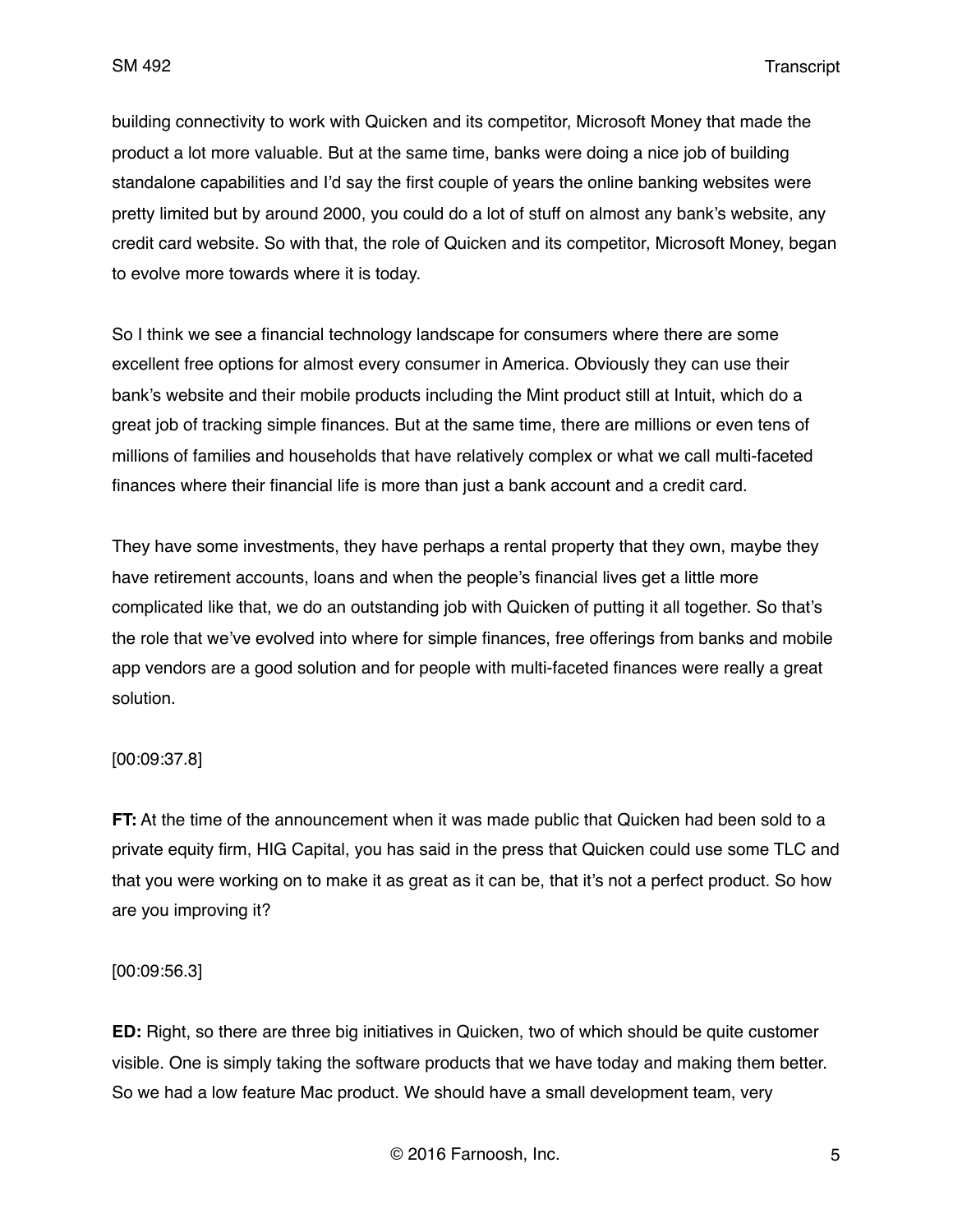competent but a small development team. We have, as I indicated I think in one of my videos, double the size of the Mac team. So we're making rapid progress with the Mac product. I'm not just adding functionality but also improving the UI.

And then on the Windows product, we've just been sanding off the rough edges and we have a major look and feel enhancement this year we called *Project Q* where we're trying to make it look like what it actually is, which is a modern fully capable 21<sup>st</sup> century software product. So just in the products that customers know, we had some really nice enhancements just by doing the obvious, sanding off the rough edges, modernizing the look and feel, adding most asked for functionality in the products and so that's what we'll be launching in the fall. So that's one thing that we're doing.

The second thing that we're doing is not so visible to customers is we're decoupling from Intuit. So we're a standalone company. We're — no ownership by Intuit, but we do have some ongoing technical interactions with Intuit in areas like bank download, mobile sync, and authentication and some of those were keeping durably. Like the bank download technology, we'll leverage from Intuit durably but the other areas we're replacing and so that's a big job. It has to be done right because we have to protect the connectivity and security.

We also think there may be some opportunities to simply the experience for customers of using authentication and security technology because we're just solving for Quicken, whereas Intuit were solving a suite of products that went to Mint on the low end to multi thousand dollar protect products at the high end and there is a single security solution for all of them. So that's the second thing is separating from the Intuit technology in most areas. Our goal is to make that be invisible to customers or maybe a simplification.

And then the third area is I think anyone who's not been asleep at the switch for a decade realizes that the platform that people start with these days is mobile or feeling out the web and the desktop is typically the third choice and of course the desktop is where we have our strongest offerings. So we need to shift the emphasis of Quicken so that it puts its best foot forward on mobile and the web. We're making some nice enhancements to mobile this fall.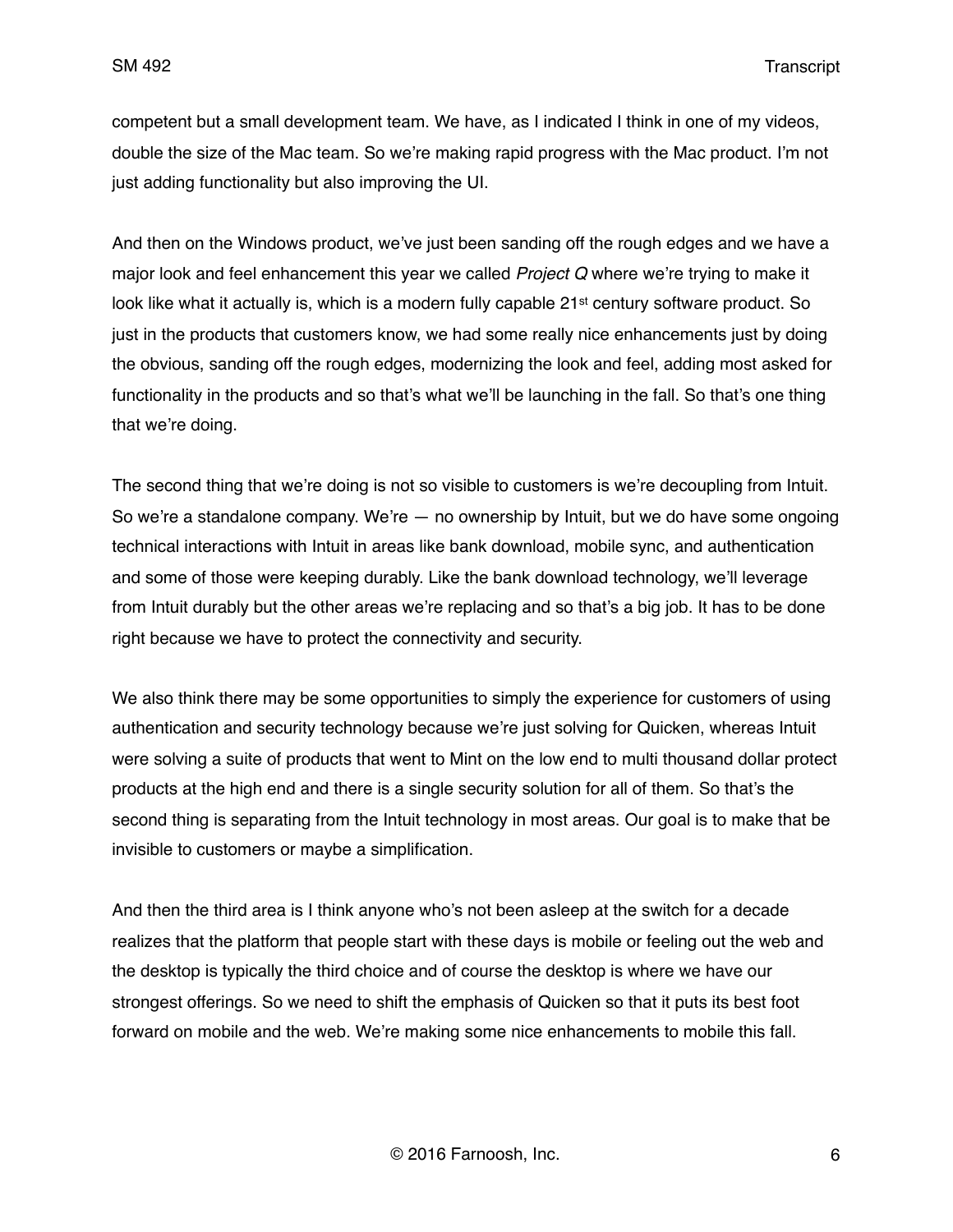SM 492 Transcript

That I think our customers will like but the mid to long term goal is that anything that you do on a desktop, you should be able to do inter-operably on mobile and on web so that Quicken feels more like Evernote where you can use it on your phone, you can use it on your desktop, you can use it on your tablet, you can use it on the web and they all share the same data repository. And the way we figured out how to do that, by the way, preserves the option for desktop customers to keep their data on the desktop and not synchronize if they're very security conscious and prefer not to participate in that kind of cloud based data model. So that's the third big thing.

So just to recap, we're making incremental improvements in the products customers are already using, know, and love and I think those will be nice releases in just a couple of months. Second, mostly invisible to customers. We're separating from Intuit and trying to simplify a few things in the authentication area as we go and third, over the next couple of years, we're significantly expanding our investment in mobile and then web-based implementations of Quicken with the objective within just a couple of years of having it be fully inter-operable on all the platforms.

### [00:13:56.5]

**FT:** You're totally right, especially that last point about mobile connectivity. I would be curious to hear your perspective Eric, given that you have such a deep long perspective and history of innovation in financial technology, what do you think are the best ingredients today if somebody wanted to create a really user-friendly, successful product that helps us with our finances? Obviously yes, it has to be mobile friendly, but where do you see some areas for opportunity?

#### [00:14:27.2]

**ED:** Well the area of opportunity that we see is having a comprehensive capability where we'll give you a financial picture even if you have some complexity in your finances and so that's the opportunity where we're targeting. Obviously, there are loads of other opportunities that many other companies have pursued. There is, I think I already referred to lighter weight mobile products which make it very easy to get started. Minimal data entry for monitoring your transactions, and Intuit's Mint is a good example of that.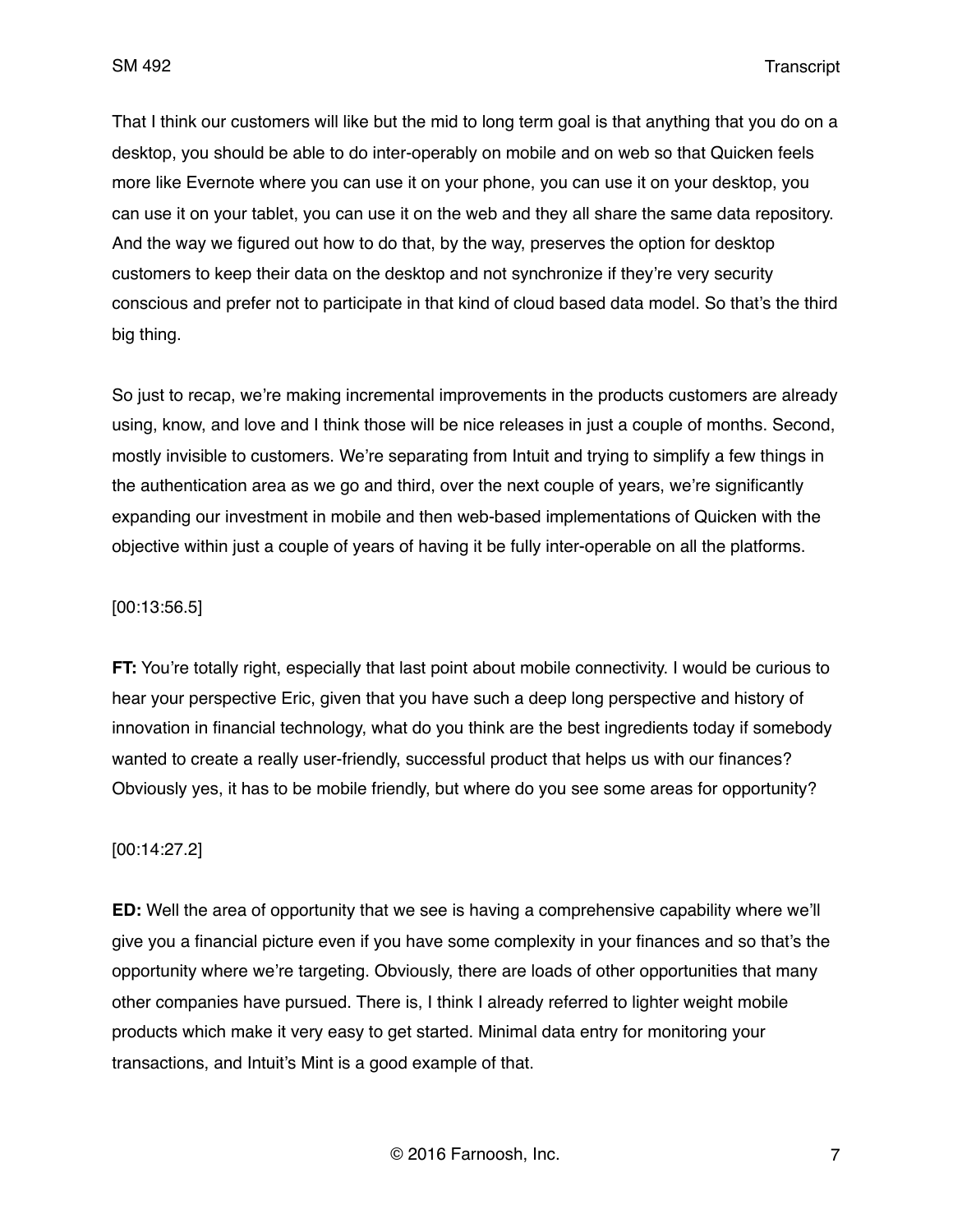I think there's some excellent innovative products in the investing space that couple financial management with investment accounts and services, the so-called robo-adviser services. I think there's been a lot of innovation in low friction lending, and when I was away from Intuit, I was a payment's investor and I've seen a lot of great apps in the payment space. Some bad ones too but some great ones also. So those are some of the areas.

Quicken, I think is going to stick to the core concept of completely solving personal finance management for people with multi-faceted finances. But we're open to partnering with companies in some of the space as I have mentioned and we'll look to do that as we complete some of our project works notably in getting the separation from Intuit tied off.

#### [00:15:57.6]

**FT:** Oh that's interesting. That's insight that I hadn't read anywhere else. Maybe you'd have some acquisitions in the future? That would make a lot of sense.

[00:16:05.3]

**ED:** Yeah, I wasn't thinking as much about acquisitions. I think more partnerships. Acquisitions aren't ruled out, but what's front of mind for me would be partnerships.

## [SPONSOR BREAK]

#### [00:16:18.8]

**FT:** Just about every investment and retirement plan is created by men for men, which is fine, unless you're a woman. Women still earn less than men, for now. We're more aware of risk, we're more likely than men to pause our careers to raise a family and unfortunately, we typically retire with less wealth than men even though statistics show that we live longer. That why there's Ellevest created for women, run by and designed by women.

Ellevest helps women invest based on their specific goals like buying a home, starting a business raising a family or just retiring like a boss. So Money listeners can visit Ellevest.com/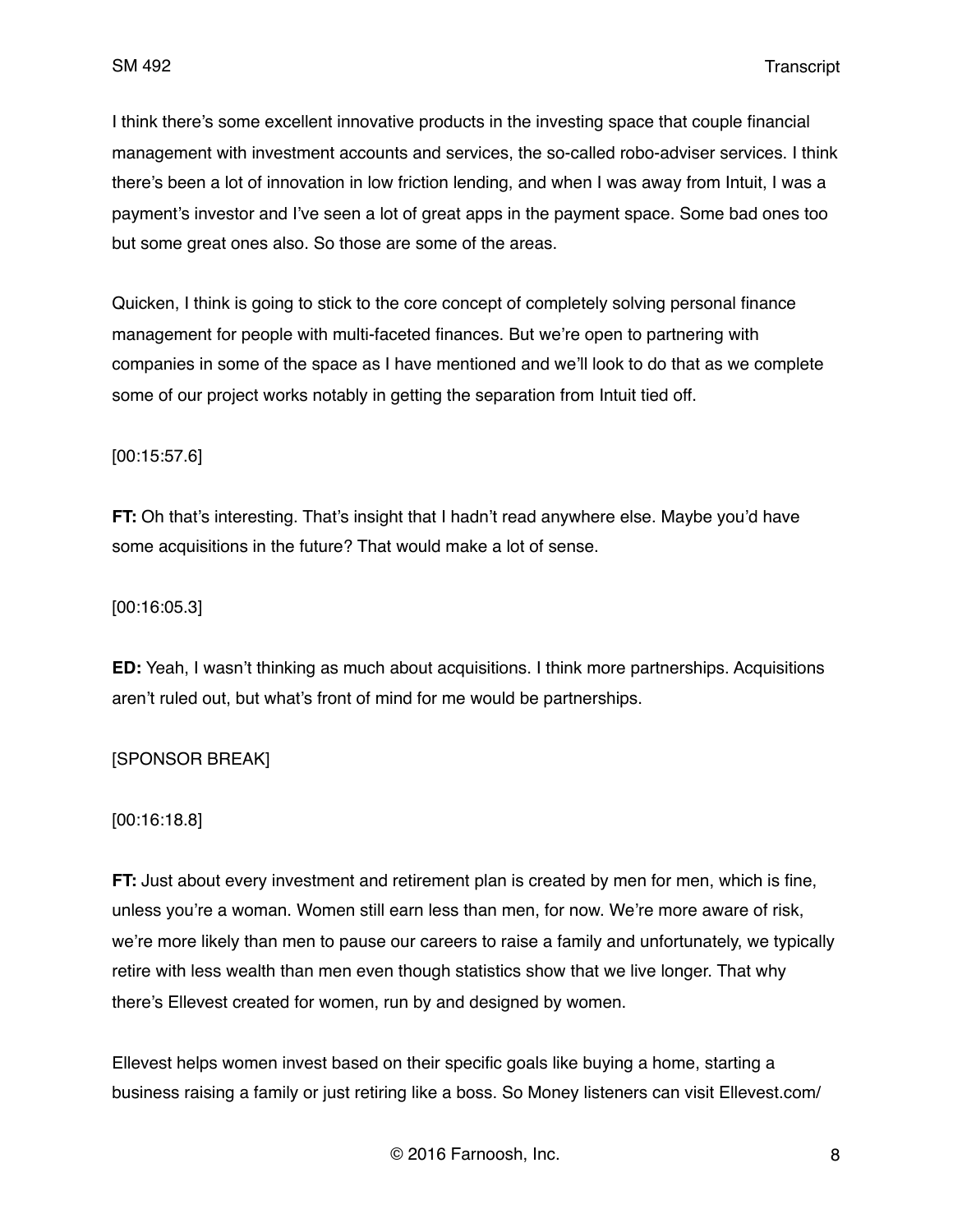somoney and have an investment plan created at no cost customized to your specific goals. Invest like a woman with Ellevest. That's Ellevest.com/somoney.

[INTERVIEW CONTINUED]

[0:17:16.8]

**FT:** So tell us a bit about your journey. You seem to always be gravitating to the space of personal finance, technology. When you graduated from Harvard Business School, was this something that you foresaw or that you just fell into a really great opportunity and it just went from there?

[0:17:34.8]

**ED:** I would say it's more the latter. I think I do have Harvard Business School to thank a little bit for having ended up in Silicon Valley. They had a great entrepreneurship course that had an impact on me. I did a field study in the spring of my second year on the hard disk controller business, which wasn't my future but it actually brought me out to silicon valley and gave me some exposure to the world of venture-backed technology companies.

So I have that to thank it for. I ended up going to Bain & Company, which in those days was thought of more like BCG and McKenzie. Now of course it's better known for being Capital, but it had then and has now a significant consulting business. While I was at Bain, I had some clients who were in the technology space, notably actually Western Digital, a survivor in the disk business.

[0:18:28.9]

**FT:** My dad used to work there.

[0:18:31.1]

**ED:** Yeah. Oh, really? Interesting.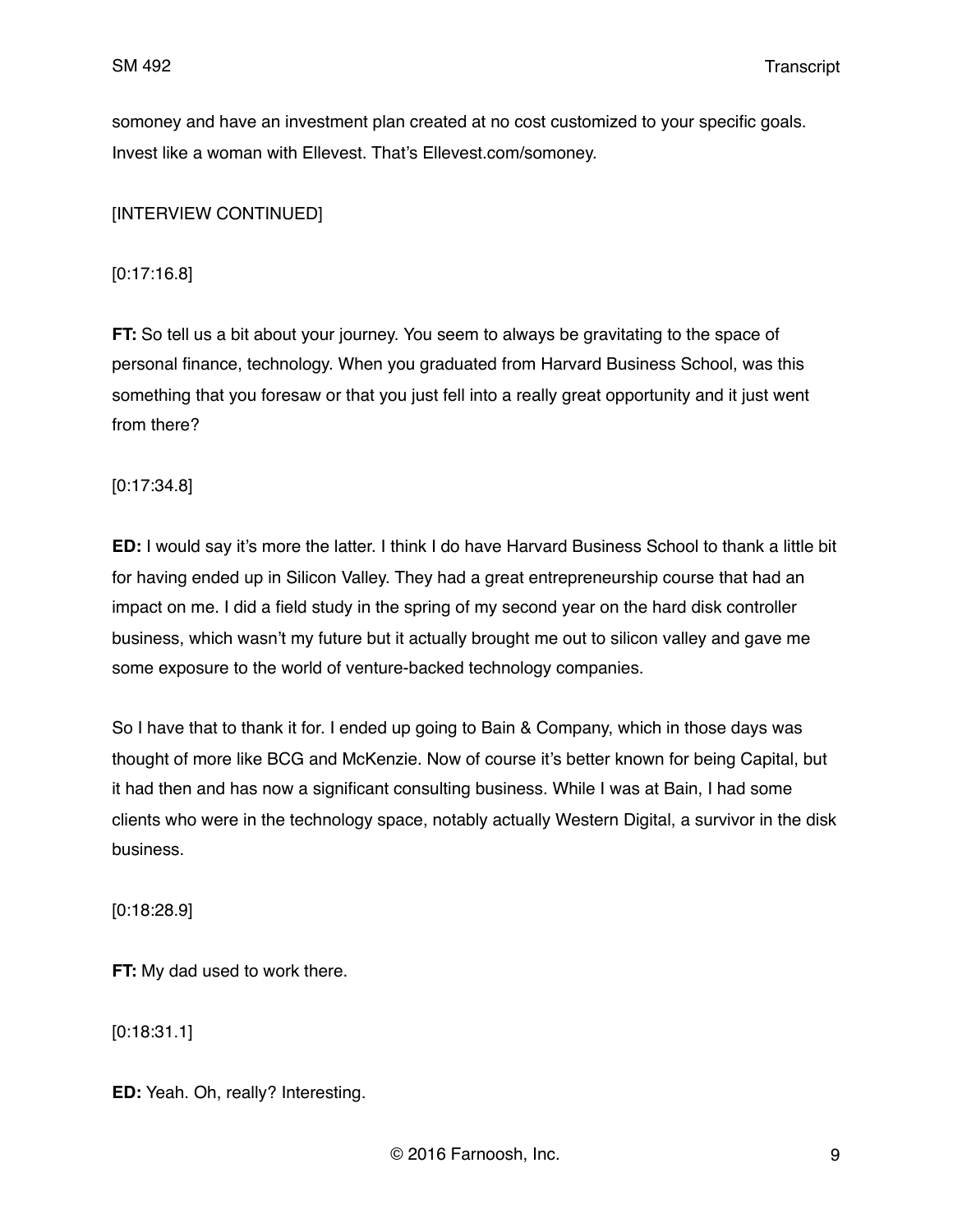[0:18:32.6]

**FT:** Yeah.

[0:18:34.8]

**ED:** This was in the '83, '84, '85 time. A long time ago.

[0:18:40.5]

**FT:** What was Silicon valley like in the 80's and 90's? Well you would know, I guess — yeah, the 80's? Gosh, talk about evolution, right? How much was a house in 1983 in Silicon Valley and how much is it today, that same house?

[0:18:55.7]

**ED:** Our first house in Palo Alto, which was at the low end of the market, was \$165,000.

[0:19:01.0]

**FT:** Wow. That doesn't even get you a parking space.

[0:19:05.4]

**ED:** It doesn't. I would say, just quickly answering your question, "what was Silicon Valley like?" In the 80's, it was still kind of a hardware place. Looked at a hundred companies that venture capitalist had founded in 1983, the 100 largest valuations, maybe 30 or 50 of them would have been — disc drive companies were big deal on the 80's. Or actually hardware, personal computer companies, or a mini computer companies and chip companies were huge. Right now there's just a handful. But the startup world was very much a hardware world in the 80's and software didn't come to dominate until maybe the early 90's. So that's probably the biggest difference I'd call out.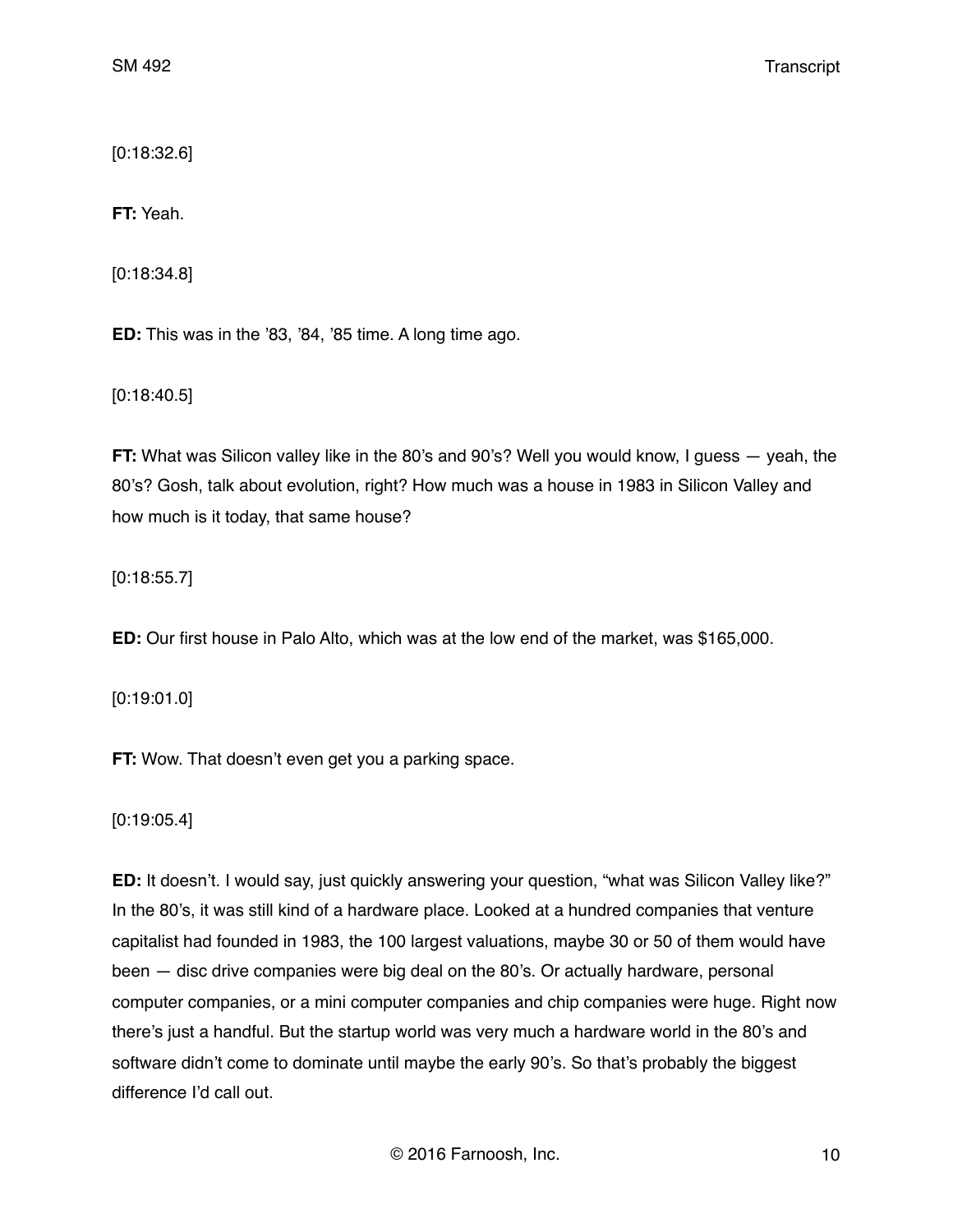## [0:19:52.0]

**FT:** Yeah, wow. I love watching that show *Silicon Valley* on HBO. You're in the midst of it now sort of, does that show ring true? Have you watched an episode before of it? It's pretty good.

## [0:20:04.9]

**ED:** I watched a few episodes and of course that's about the modern era, right? That's not about the 80's or 90's and it's a caricature of Silicon Valley, but there's truth to it to make it quite amusing for those of us who live in the Bay Area obviously, as well as probably many other people.

## [0:20:22.3]

**FT:** It is entertaining. So tell us, what's your personal financial philosophy, money mantra, as someone who has been behind quicken since its inception, basically? I'm curious to hear your own personal take on money.

# [0:20:37.5]

**ED:** My personal take is very much to do it myself. I'm a do it yourself person and in order to enable that, I tend to keep things simple. So I avoid trusts and partnerships and complex structures, I manage my own investments directly. I don't have a money manager and so I figured that I'm good enough that I can get results that are good enough on my own that it's not worth paying management fees and the complexity of having third party advisers.

So the one area of course I'd leave out, of course I do invest in venture funds for example. which is a form of intermedia investment. But in terms of publicly traded securities, I don't use an investment manager.

[00:21:31.3]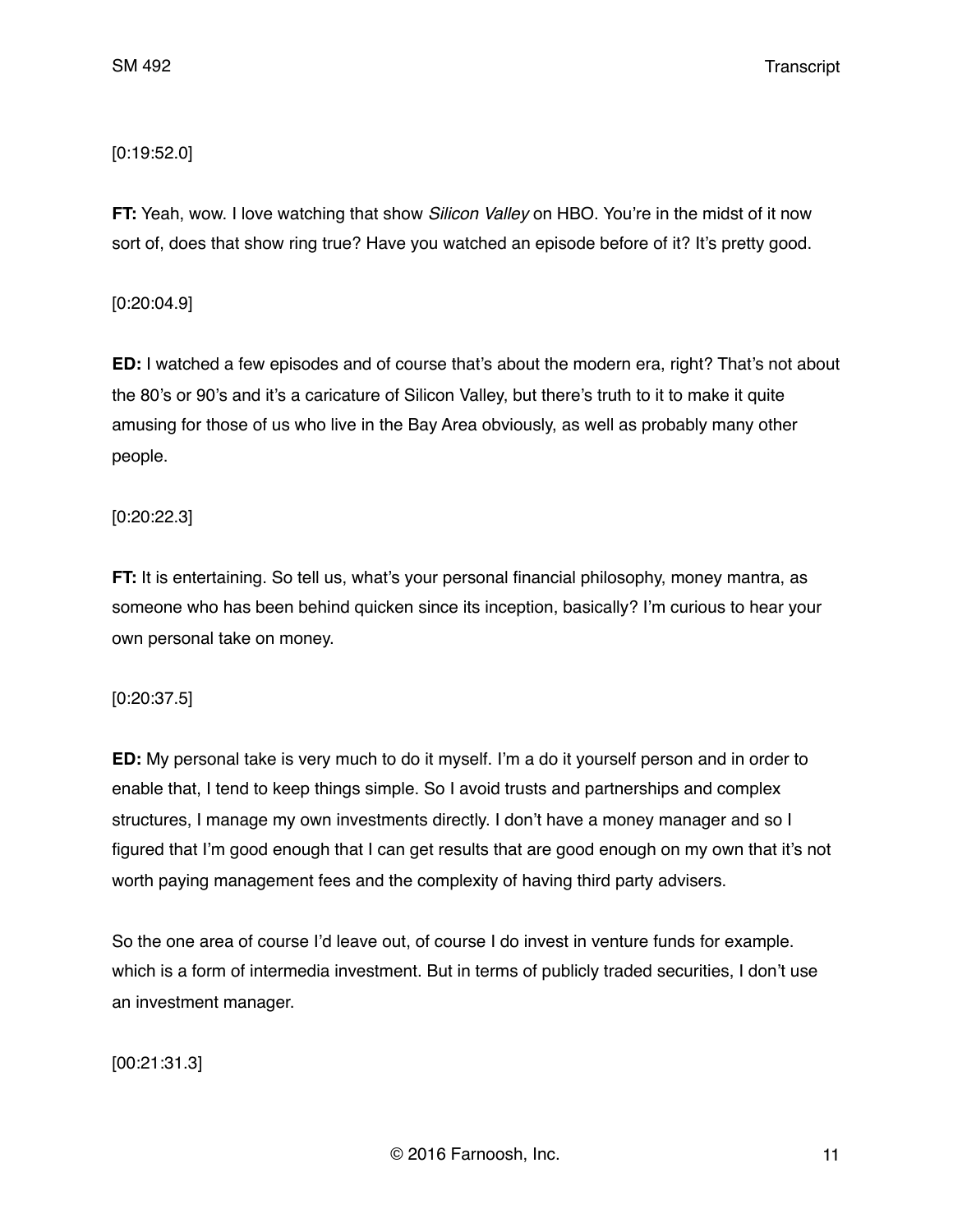**FT:** You mentioned robo-advisers earlier, do you think that's here to stay and that's going to be more of the gravitation that people are going to be going more towards the virtual help than oneon-one?

[00:21:45.0]

**ED:** Well, I think the model that robo-advisers are displacing as far as I understand is the wrap account with one or even a two percent asset fee, which I think was not a good model. I think it would be hard to find an investment manager who is so good, particularly in broad asset classes, that they deliver a lot of value — deliver enough value to pay for fees at that level. I think robo-advisers with fees in the 0.5-0.75% range, I think have a better chance of paying for themselves. So I think it is a positive trend for consumers.

I should also add that there are two elements of having an adviser at least. One is making investment decisions and that's an area where I think well-educated people can do a good job by themselves. Another area however is applying discipline and keeping people in the market all the time and not panicking when there is a market down turn and maintaining a steady investment program.

So I think that's a component of both a human and a robo-adviser, which I am sort of discounting because that's not a service I need because I have that discipline myself. But I could see that for a lot of investors, that just component by itself could be a big element of value.

## [00:23:08.4]

**FT:** You've raised a really good point. I mean, I think that, like I work in media and I feel like consumers don't want to spend money for accessing media and information. Where some online newspapers are creating pay walls, I'm not sure how people are rushing to give the New York Times their money to read more stories than they want. And I feel like in the FinTech space, free sells. You know, free is what is sexy and people are getting to be very  $-$  they expect it now. And when you ask them to pay \$30, \$40, \$50, they are hesitant and I know that Quicken is a much more robust product and software than the average technology. But have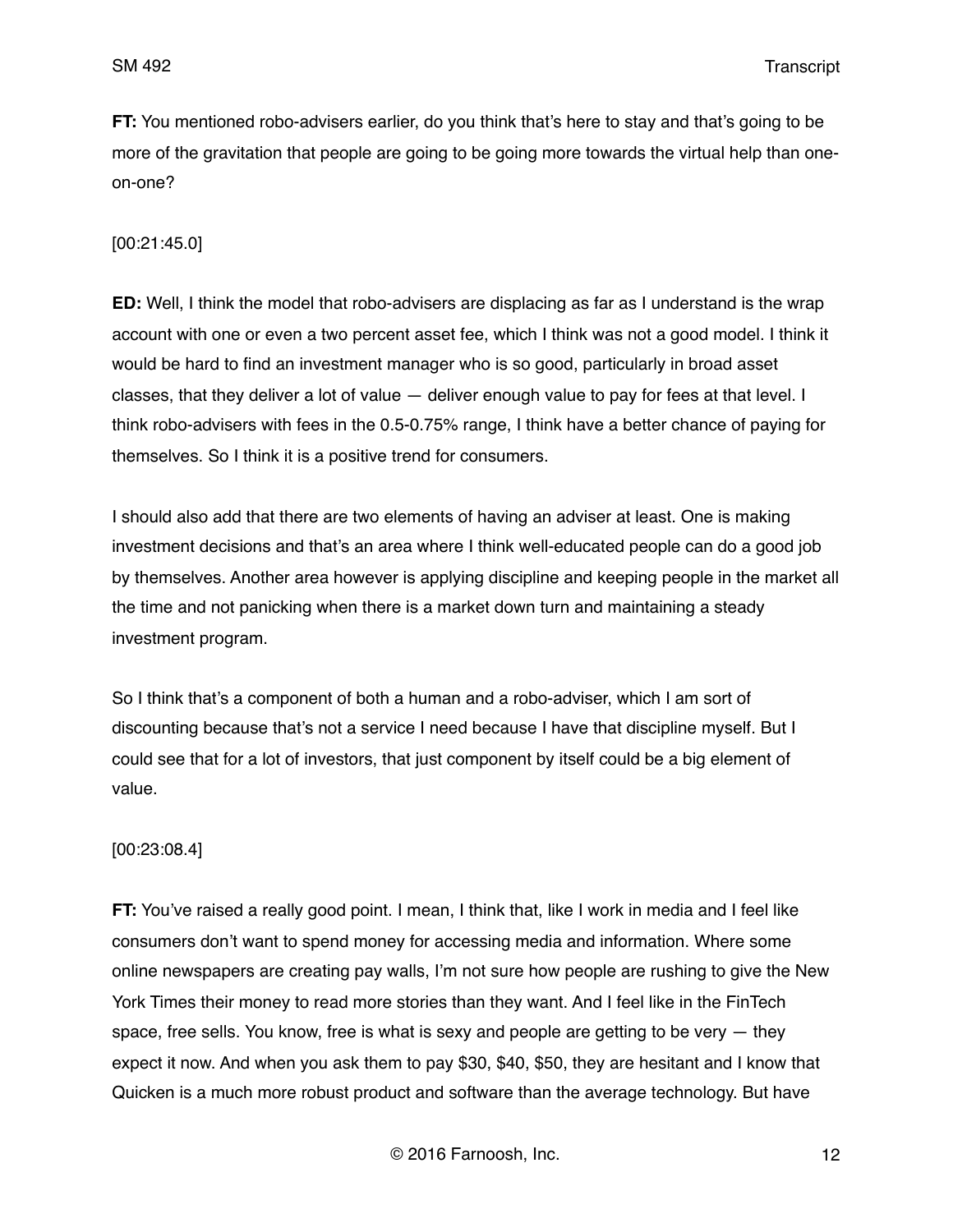you seen that as being kind of a hurdle especially with the millennials? They don't want to pay for anything.

## [00:24:01.8]

**ED:** So you're raising a great point which is, "Does the Quicken business model survive into the 21<sup>st</sup> century with a new generation of personal finance users?" and I think the answer is "yes", and it's not so much a questions of generation. People in the last millennium paid for software, people in this millennium don't, as people with simple finances can get free solutions, which do a good enough job. People with complex finances can't track those with free solutions and so their alternative to paying \$75 for a copy of Quicken might be paying \$1,000 to a financial planner or adviser or even more.

I mean the value I get out, I mean there are plenty of people who sort of, instead of having a family office have Quicken and it's tens of thousands of dollars of value. That's rare, but I think there is a wide swath of people who get significant value that they'd have to hire expensive human agents to provide if they didn't have a product like Quicken, and that's a function of how much is going on in their financial life, not when/which decade where they were born in.

## [00:25:22.4]

**FT:** That's a really good point. Do you have any sense of how much people's finances improved, or at least how much their ability to set goals and stay within budget improves once they become a Quicken user? I'm curious to just see the correlation. You engage with a really useful financial tool, your finances improve. Is that really the case?

## [00:25:46.9]

**ED:** You know I wish we had the answer to that question, and so one issue is right now, Quicken is a desktop product. So even if we wanted to look at it, for the most part we don't see that data. We do see, some users use investing.quicken.com and so their investments are visible. So we can have opt-in privacy settings that allowed us to look at that. Then I think we would inevitably stumble onto that question I think you already eluded to, which is whether it's correlation or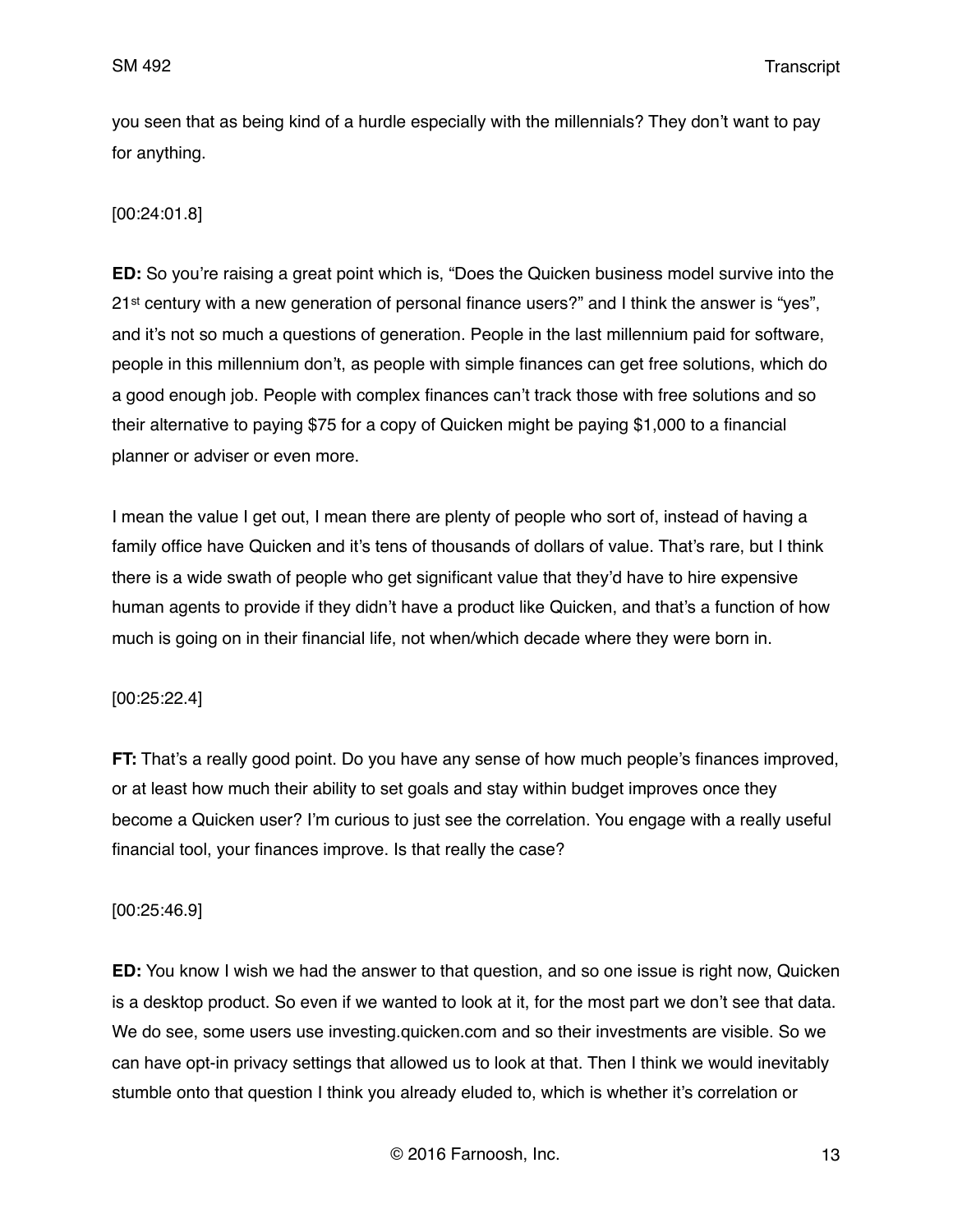causation because probably people who are more disciplined and careful and thoughtful are more likely to buy Quicken.

So you really want a blind test of two samples of the population and sort of force, if you could, one not to use Quicken and allowed the other to use Quicken and then measure them over a long period of time. So that's the study one would like to do.

[00:26:41.6]

**FT:** It's a wishful question, it's an ambitious question. I know, it's like people who listen to this podcast is like, "You've already made the effort to join a financial podcast, you probably care more than the average person about money."

## [00:26:53.8]

**ED:** I would say the one thing I'd add, so I basically said, "No, we don't have a data. It would be cool to have it but pretty complicated." I do think we have qualitative data. We have lots of users who say, "You know, my financial life works because of Quicken and I don't know what I'd do with it." So that's a subjective judgement, but there are plenty of people for whom it's the financial operating system for their lives and I think it's fair to say that for those people, they're getting better outcomes. But I'd love to have the AB test that you popped.

[00:27:26.4]

**FT:** I think it can be done, right? It would just take a lot of, like you say, controlling.

[00:27:32.1]

**ED:** Yeah, you want to partner with us on that? You want to pick some of your podcast users and we'll do that.

[00:27:37.8]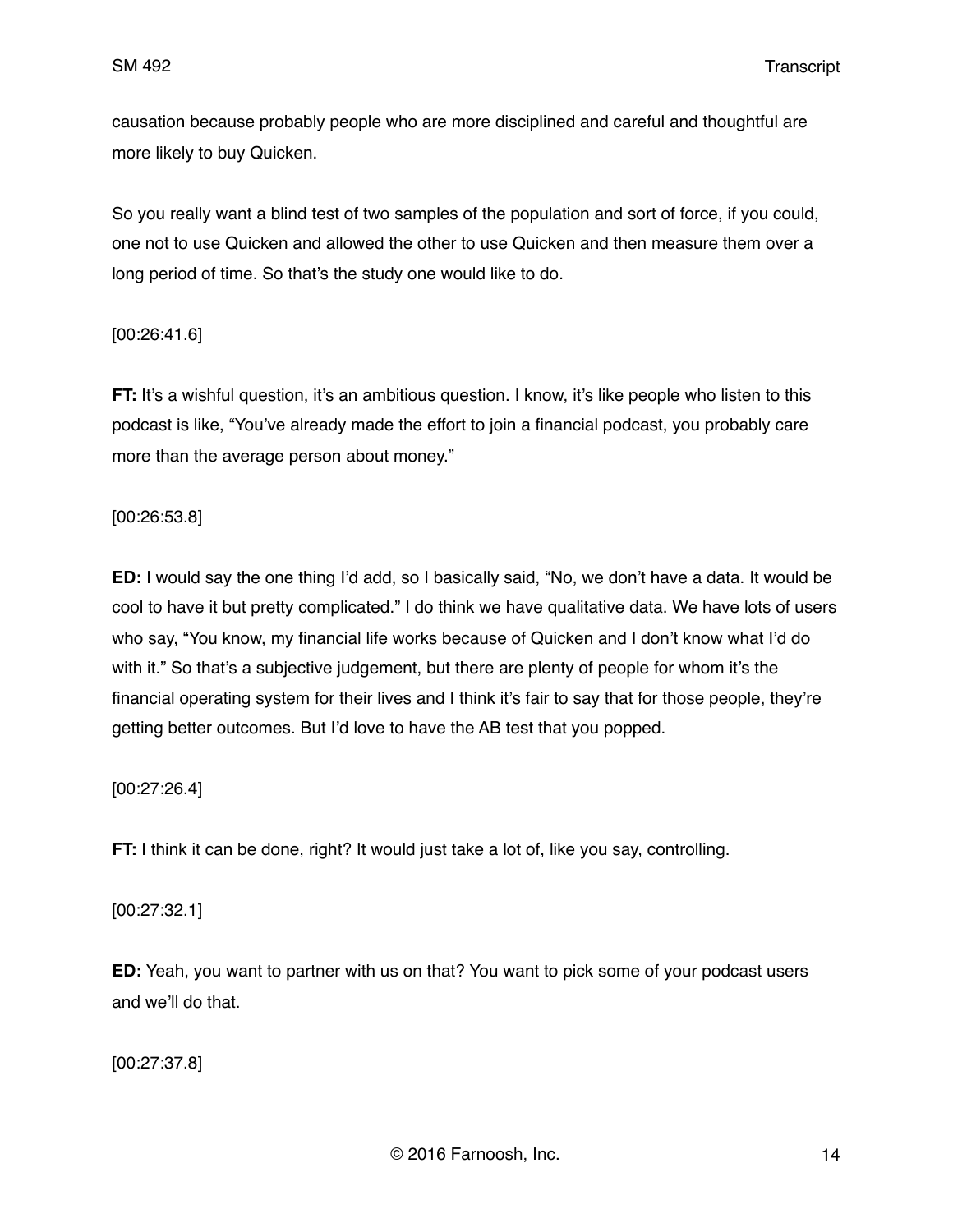**FT:** Okay, so join after the show. We'll give everybody your e-mail and — no I am kidding. We'll get this survey done. I think it will give you a lot of good press because I don't think there's been. I mean I am always looking for interesting studies about correlation in the financial behavior and this would be interesting to examine.

[00:27:56.1]

**ED:** Yeah, I agree. Well seriously, if you are open to finding a way to do a research project like that in cooperation with us, we would be very intrigued.

[00:28:05.3]

**FT:** Okay. Well, so Eric, tell us a little bit more about personally your financial successes, maybe a failure you experienced? Or maybe not a failure, but lesson learned the hard way? Going back to even when you are first starting out, what would be a lesson learned the hard and then what would you say was your So Money moment? We'll finish there. Te So Money moment is always, what I ask quest all the time to share the pinnacle of their financial experiences, something that exemplifies hard work, and stick-to-it-ness, and the financial stars aligned. But first, a mistake.

[00:28:48.6]

**ED:** So, I think probably the most blatant financial mistake I made was when right out of college, I had my first job, I had a little bit of money to invest and my grandfather had been in the oil business in Oklahoma in the 1920's or something and sort of earned a living successfully doing that even though no one else in the family did that and I had this romantic vision of the oil business being good.

So when my broker at Tucker Anthony called me up and said, "We've got this partnership called South Ranch. You should put \$5,000 into it," I said, "Okay," and so A, there was timing because you might remember that oil prices plummeted in the 80's. B, it was just — I wouldn't say it was a scam, but it was a structure built to take advantage of uninformed investors like me and so it didn't go to zero, but it withered away and it was a completely failed investment. And I invested on gut feel without thinking and sold by a broker and so yeah, that was good learning for me.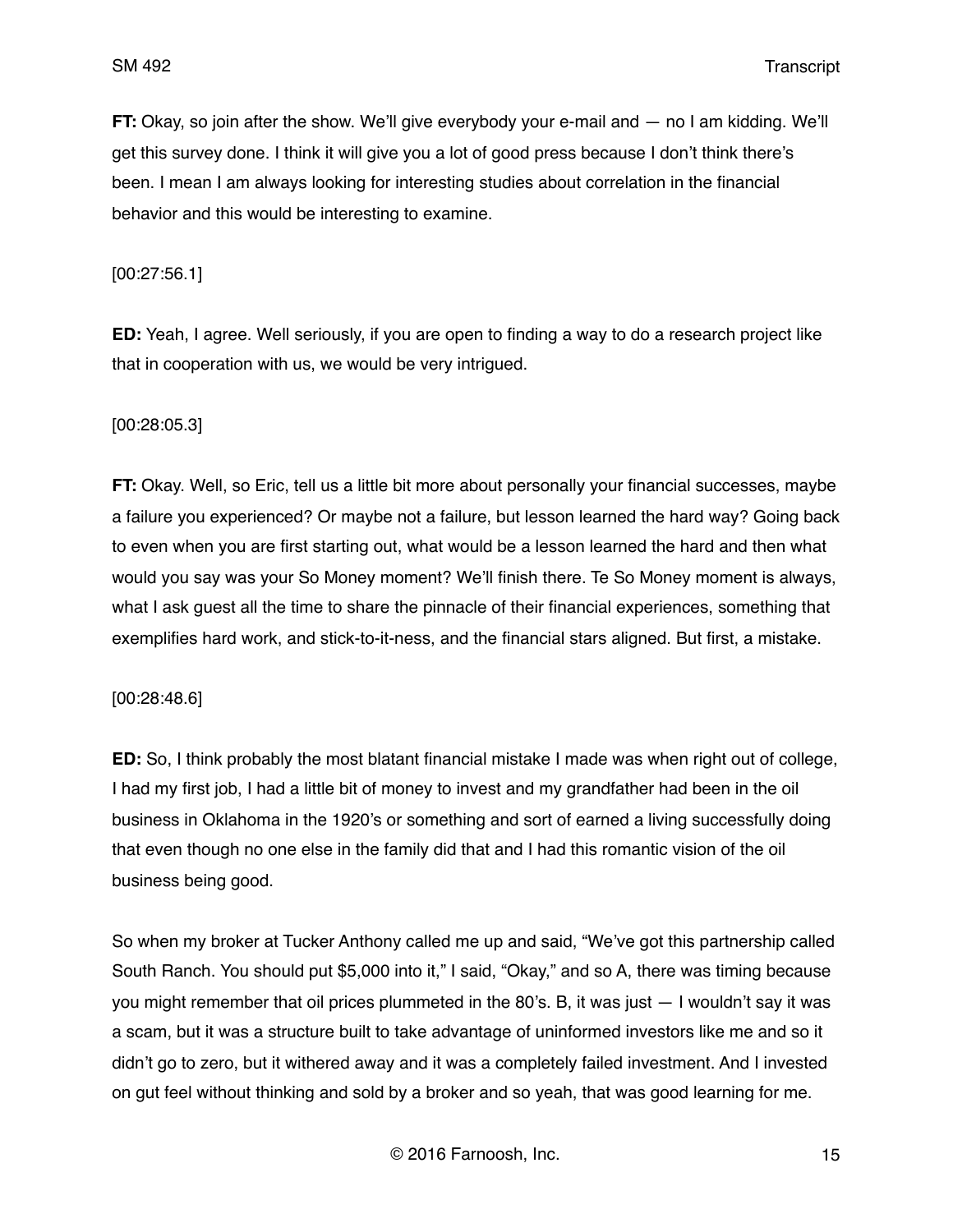[00:30:04.2]

**FT:** How old were you? Middle in the 80's so you were a youngen.

[00:30:08.6]

**ED:** Yeah, I graduated from college in 70. Maybe I was 19 or 18? Yeah, so that was a clear mistake.

[00:30:16.9]

**FT:** And so your approach to investing now is just like a lot of my listeners and guests is passive index funding or are you aggressively in the market?

[00:30:27.4]

**ED:** So I have a mix. Some of my investments are index funds, mutual…

[00:30:36.1]

**FT:** ETF's, yeah.

[00:30:37.6]

**ED:** …funds and bond funds but I have made focus technology investments because I work in the space and the example that I give you were my observation of business trends that was successful was I was in the venture business for 10 years and the companies I loved were payment startups. The companies that were successful were software companies, so there's a lesson in that but I love these famous companies and they all found the same frustration.

Which is at some point, they'd run into the card oligopolies — Visa, Master Card, American Express, Discovery — who have immense market power and you might know that as a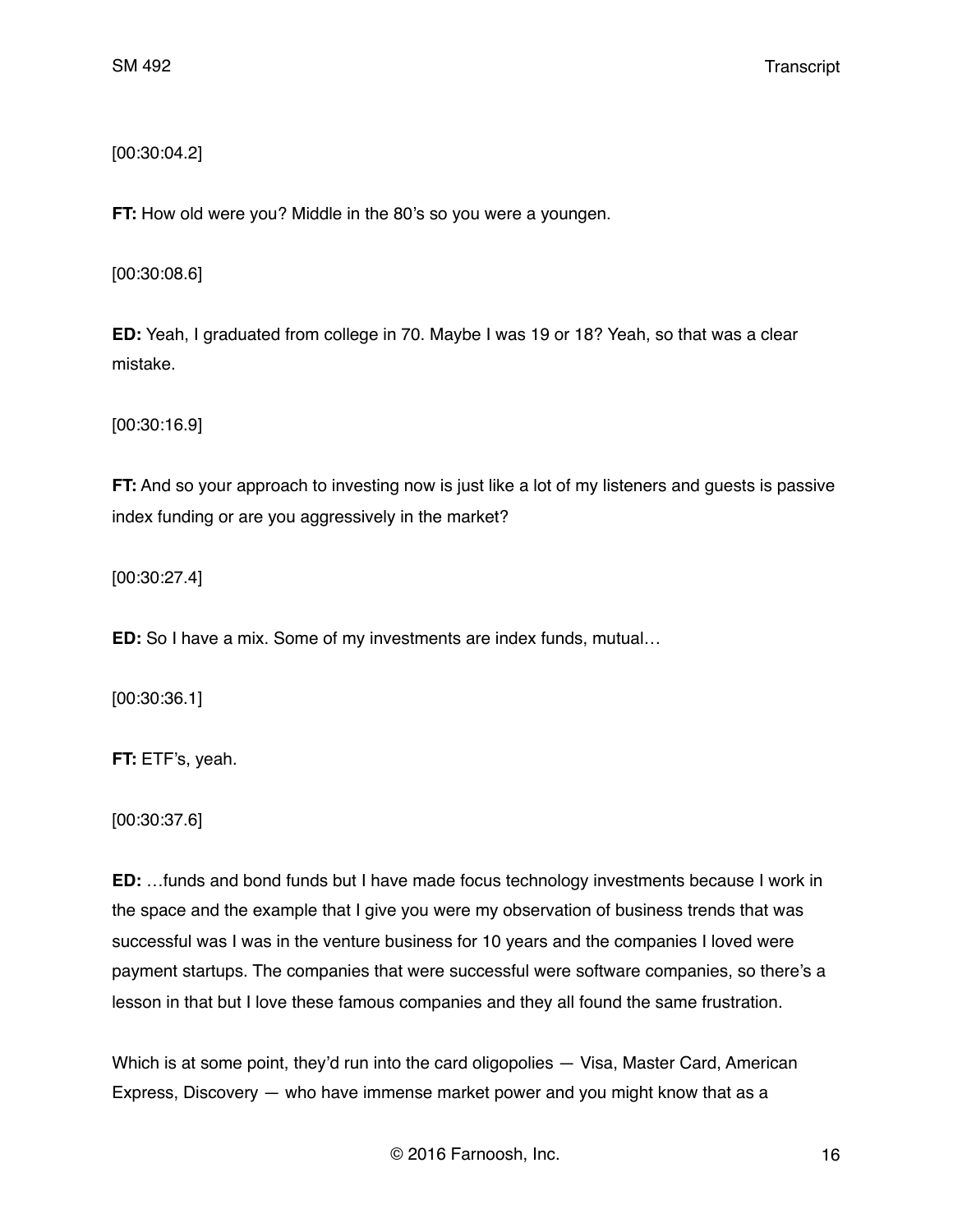consumer but if you are in the business, you're really aware of how much market power those companies have. So after experiencing that frustration as an investor, when Visa and Master Card became public companies rather than bank owned associations in 2007 and '08, I thought, "You know, I should invest in these companies," even though in 2008 at least the financial world is coming apart and so I did and I just looked eight years later, they're up six to seven X both of them. So it's not like a Google return but I think that's a triple in the investing space. So that's an example of where I've made target investments based on observation of particular industry segments.

[00:32:05.6]

**FT:** What's your So Money moment?

[00:32:08.6]

**ED:** So, clearly the biggest financial success I've had was having the good fortune to be an early employ at a highly successful company, Intuit and that was X parts dumb luck and two parts contributing to the success of the company and who know what else. But I don't quite know what a So Money moment is?

But if I have to speak about the So Money moment for our company, I think what I would say is Quicken Inc. is So Money because our mission is to help people lead healthy financial lives and that's what I try to do as an individual, that's what we try to do as a company, and I think that's what we'll continue trying to do as we rejuvenate this great business.

[00:33:07.9]

**FT:** All right, Eric Dunn thank you so much. We'll be keeping an eye out of course for Quicken and all the latest and greatest.

[00:33:13.6]

**ED:** Well a pleasure talking with you, thank you.